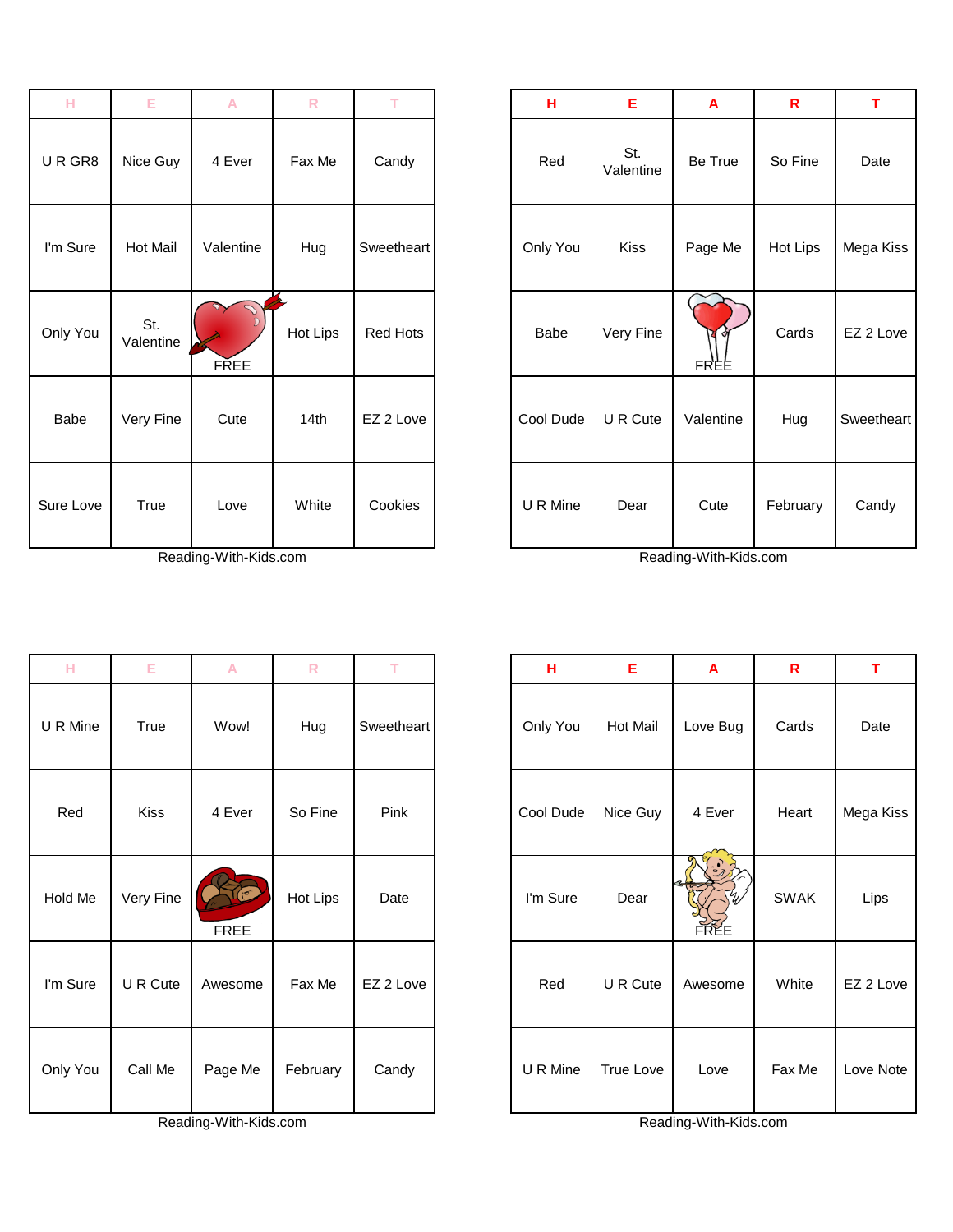| н         | E                | A           | ${\sf R}$   | T          | н         | Е                | A            | R                | T.      |
|-----------|------------------|-------------|-------------|------------|-----------|------------------|--------------|------------------|---------|
| Only You  | Very Fine        | Wow!        | White       | Cookies    | U R Mine  | Call Me          | Love         | Hug              | Date    |
| U R Mine  | True             | 4 Ever      | Heart       | Mega Kiss  | I'm Sure  | U R Cute         | Valentine    | 14 <sub>th</sub> | Candy   |
| Cool Dude | <b>Kiss</b>      | <b>FREE</b> | So Fine     | Sweetheart | Cool Dude | Dear             | Ø<br>FREE    | <b>SWAK</b>      | Sweethe |
| URGR8     | St.<br>Valentine | Love        | Hot Lips    | Candy      | URGR8     | St.<br>Valentine | Wow!         | White            | Mega Ki |
| Red       | Dear             | Love Bug    | <b>SWAK</b> | Red Hots   | Hold Me   | Very Fine        | <b>URA10</b> | So Fine          | EZ 2 Lo |

Reading-With-Kids.com Reading-With-Kids.com

| н         | E                | A                     | $\mathsf{R}$ | T         | н         | Е                | A                     | R        | T        |
|-----------|------------------|-----------------------|--------------|-----------|-----------|------------------|-----------------------|----------|----------|
| I'm Sure  | True             | Wow!                  | White        | Cookies   | Hold Me   | Nice Guy         | Love                  | So Fine  | Red Hot  |
| Hold Me   | St.<br>Valentine | Valentine             | <b>SWAK</b>  | Red Hots  | Only You  | St.<br>Valentine | 4 Ever                | 14th     | Sweethea |
| URGR8     | Kiss             | <b>FREE</b>           | Hot Lips     | Love Note | Cool Dude | Hot Mail         | <b>FREE</b>           | White    | Lips     |
| Loved One | Call Me          | Be True               | Fax Me       | EZ 2 Love | U R Mine  | <b>True Love</b> | Awesome               | Hug      | Cookies  |
| Red       | <b>Hot Mail</b>  | 4 Ever                | So Fine      | Mega Kiss | URGR8     | U R Cute         | Be True               | Hot Lips | Love Not |
|           |                  | Reading-With-Kids.com |              |           |           |                  | Reading-With-Kids.com |          |          |

| $\mathbb H$ | E                | $\overline{\mathsf{A}}$ | $\mathsf{R}$ | T.         | н         | E                | $\mathbf{A}$     | $\mathbf R$ | T.         |
|-------------|------------------|-------------------------|--------------|------------|-----------|------------------|------------------|-------------|------------|
| lly You     | Very Fine        | Wow!                    | White        | Cookies    | U R Mine  | Call Me          | Love             | Hug         | Date       |
| R Mine      | True             | 4 Ever                  | Heart        | Mega Kiss  | I'm Sure  | U R Cute         | Valentine        | 14th        | Candy      |
| ol Dude     | <b>Kiss</b>      | <b>FREE</b>             | So Fine      | Sweetheart | Cool Dude | Dear             | O<br><b>FREE</b> | <b>SWAK</b> | Sweetheart |
| R GR8       | St.<br>Valentine | Love                    | Hot Lips     | Candy      | URGR8     | St.<br>Valentine | Wow!             | White       | Mega Kiss  |
| Red         | Dear             | Love Bug                | <b>SWAK</b>  | Red Hots   | Hold Me   | Very Fine        | <b>URA10</b>     | So Fine     | EZ 2 Love  |

| н        | Е                | A           | ${\sf R}$   | т         | н         | E                | A           | $\mathbf R$ | т               |
|----------|------------------|-------------|-------------|-----------|-----------|------------------|-------------|-------------|-----------------|
| I'm Sure | True             | Wow!        | White       | Cookies   | Hold Me   | Nice Guy         | Love        | So Fine     | <b>Red Hots</b> |
| Hold Me  | St.<br>Valentine | Valentine   | <b>SWAK</b> | Red Hots  | Only You  | St.<br>Valentine | 4 Ever      | 14th        | Sweetheart      |
| URGR8    | Kiss             | <b>FREE</b> | Hot Lips    | Love Note | Cool Dude | Hot Mail         | <b>FREE</b> | White       | Lips            |
| oved One | Call Me          | Be True     | Fax Me      | EZ 2 Love | U R Mine  | True Love        | Awesome     | Hug         | Cookies         |
| Red      | <b>Hot Mail</b>  | 4 Ever      | So Fine     | Mega Kiss | URGR8     | U R Cute         | Be True     | Hot Lips    | Love Note       |